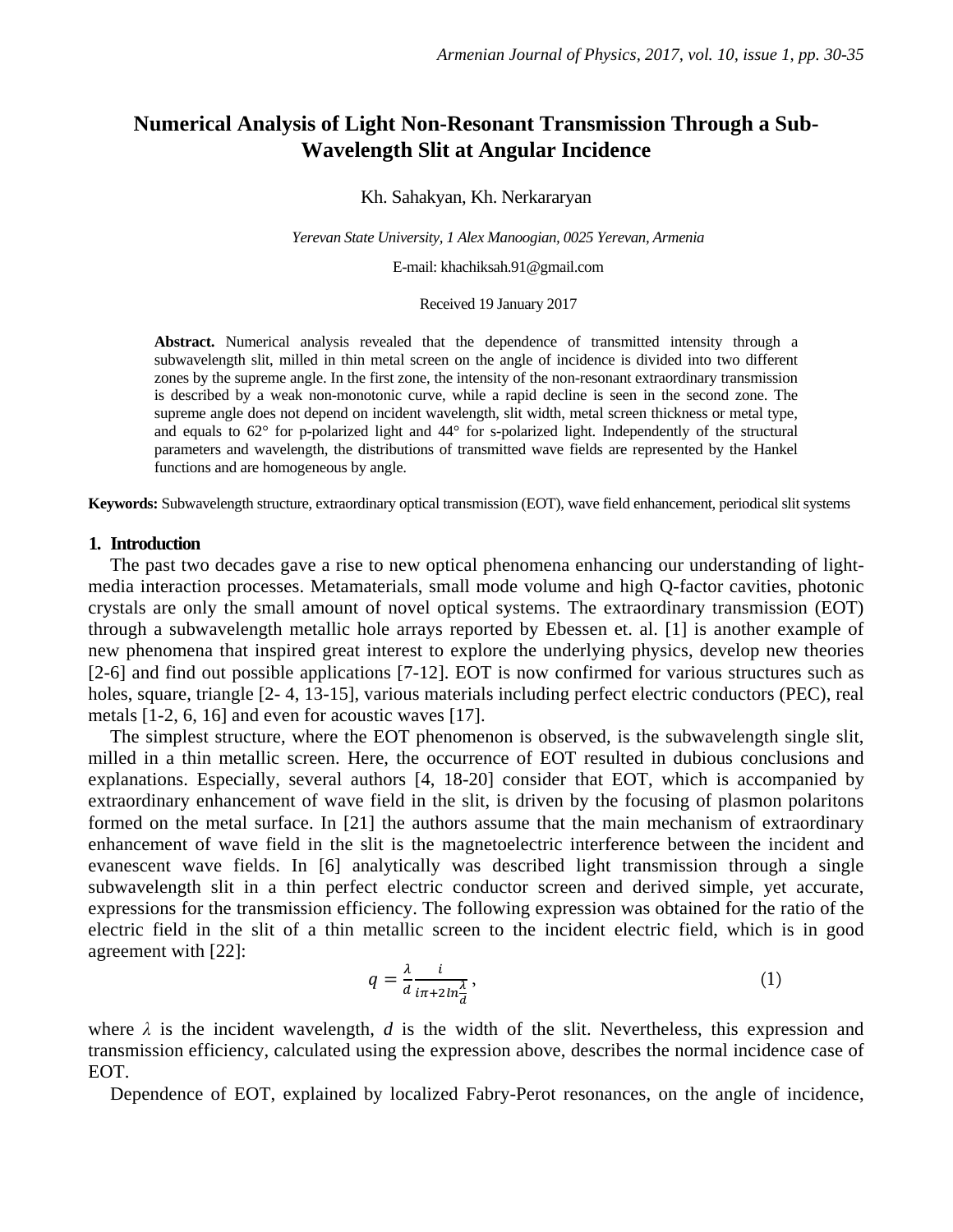was analyzed in [22] and [23] for p-polarized and s-polarized waves, respectfully. As later experimentally revealed [12] and analytically described [6, 24] EOT can show non-resonant (broadband) transmission feature in the mid-infrared region and at lower frequencies.

In this paper, we numerically analyze the dependence of plane incident wave non-resonant transmission through a single slit (or slit arrays), milled in the thin metal screen, on the angle of incidence in the middle infrared region. Two most important cases are considered: 1. p-polarized wave, where the magnetic field is parallel to the metal surface and to the axis of a slit (Fig. 1a), and 2. s-polarized wave, where the electric field is parallel to the metal surface and perpendicular to the axis of the slit (Fig. 1b). It is assumed that the incident wavelength is much bigger than the slit width, which in its turn is greater than the thickness of the metal screen.

### **2. Structure of the problem**

The structure of the model under investigation is shown in Fig. 1. A slit with width *d* is milled in a thin metal screen with thickness *t*. Air is selected as a surrounding dielectric media. We computationally analyze wave transmission through the structure using Finite-Difference Time-Domain (FDTD) method close to 5000 nm spectra while keeping the metal thickness smaller than the width of the slit. Periodic Broadband Fixed Angle Source Technique (BFAST) boundaries were selected for X min, X max, Z min and Z max boundaries of the FDTD solver to support plane wave angular incidence. The *k* wave vectors on the BFAST boundaries were taken to match the plane wave port angle of incidence and changed simultaneously with the incidence angle sweep. At the same time, steep angle 12 layer PMLs (Perfectly Matched Layer) were used for Y min and Y max boundaries of the FDTD solver region to effectively handle (absorb) waves falling at big incident angles. Lastly, power monitor was placed at the opposite side of the metal to record the transmitted power through the slit. p-polarized (Fig. 1a) or s-polarized (Fig. 1b) incident plane wave port was placed inside the FDTD region, a little lower than Y max boundary.



Fig.1. The geometry of the structure under study. (a) – when the wave vector of the p-polarized plane wave is in XOY plane; (b) – when the wave vector of s-polarized plane wave is in ZOY plane

FDTD method converts Maxwell's curl equations into difference equations and subsequently solves them depending on boundary conditions. For this, the computational region is divided into Yee cells having sizes of  $\Delta X = \Delta Y = 50$  nm and  $\Delta Z = 150$  nm. In addition, refined conformal meshing was performed for metal and slit regions to get accurate results and ensure the stability of the solution. Yee cells' sizes at these regions were selected  $\Delta X = \Delta Y = 2$  nm and  $\Delta Z = 5$  nm.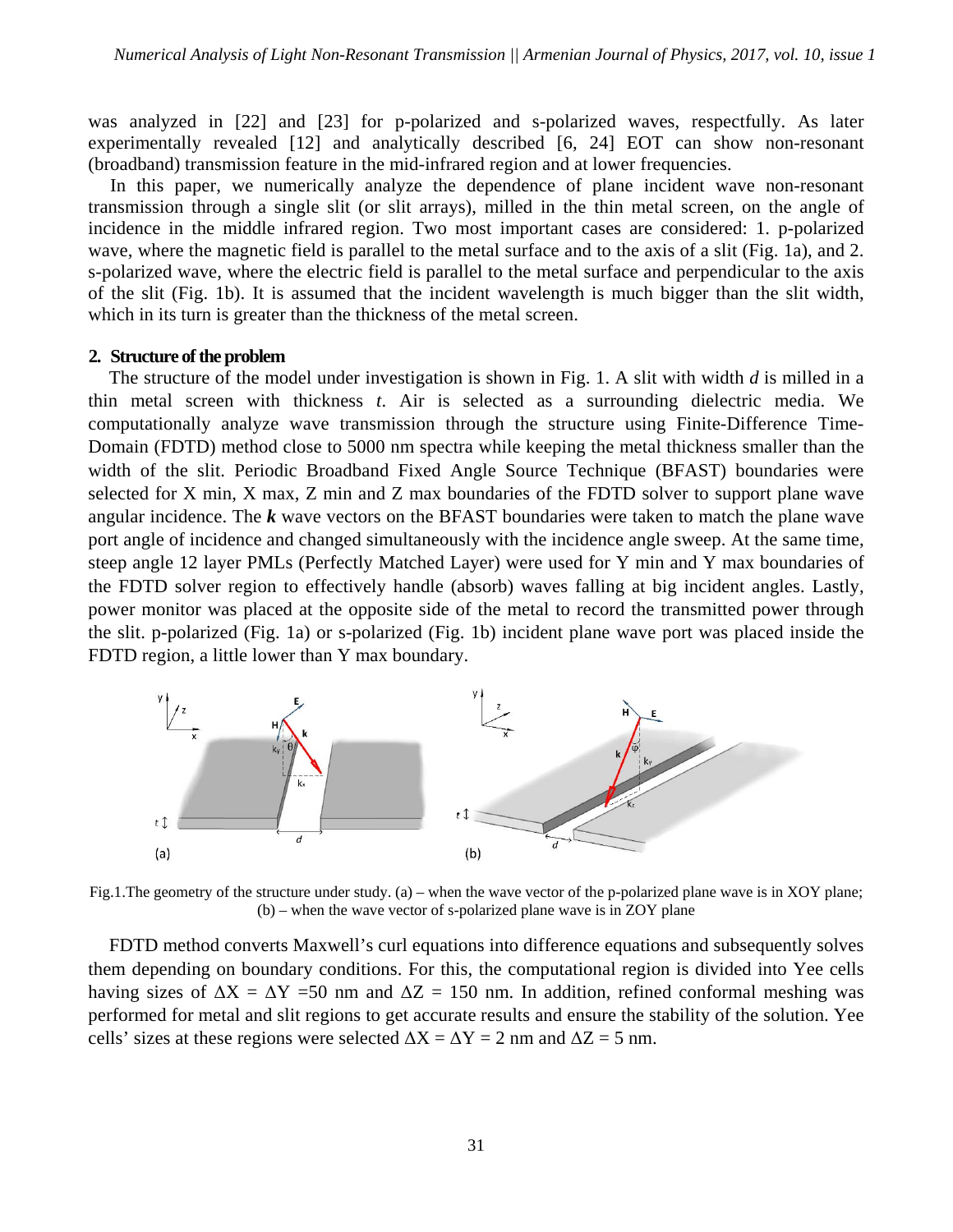#### **3. Results and discussions**

We start with p-polarized incident wave, when the incident wave vector  $\boldsymbol{k}$  is in the XOY plane ( $\varphi$  =  $0^\circ$ , Fig. 1a) and sweep incident angle θ from 0 to 89 degrees in order to obtain the transmitted power dependence on *θ*. In Fig. 2 are presented the distributions of *E* field for different incident angles of the p-polarized wave. As incident port is located on the upper side of the metal, constructive interference of the incident and scattered from the metal fields is seen in the upper region. This region is not informative, so we exclude it from the Fig. 2 and concentrate on transmitted *E* field on the lower region from the metal, near to slit. As assumed and later numerically verified in [6], at normal incidence transmitted electric field is described by Hankel function. Here, the spatial distribution of the transmitted electric field can be described by Hankel function regardless of the angle of incidence. The dependence of the transmitted power through the single slit, having the properties mentioned above, on the incident  $\theta$  angle is shown in Fig. 3 (solid line).



Fig 2. The electric field in a region near to a slit, at different angles of incidence of p-polarized wave for single slit, when slit width  $d = 100$  nm, PEC screen thickness  $t = 50$  nm and wavelength  $\lambda = 5000$  nm. An incident p-polarized wave direction is presented by arrows.

Furthermore, we take Fig. 3a solid curve as a reference and analyze EOT angular dependence varying the PEC screen thickness  $t$  and slit width  $d$ . In Fig. 3(a) and (b) the transmission curve behavior stays the same for various structural parameters. The only significant difference in these curves for PEC when  $t < d$  is the amount of the transmitted power at any angle, which is in good agreement with the [6] for the normal incidence case ( $\theta = 0^{\circ}$ ). As it can be assured from the Fig. 3, the extraordinary transmission happens mainly due to non-resonant transmission phenomenon when *t* < *d* for PEC, as the EOT angular dependence curve does not depend on structural parameters.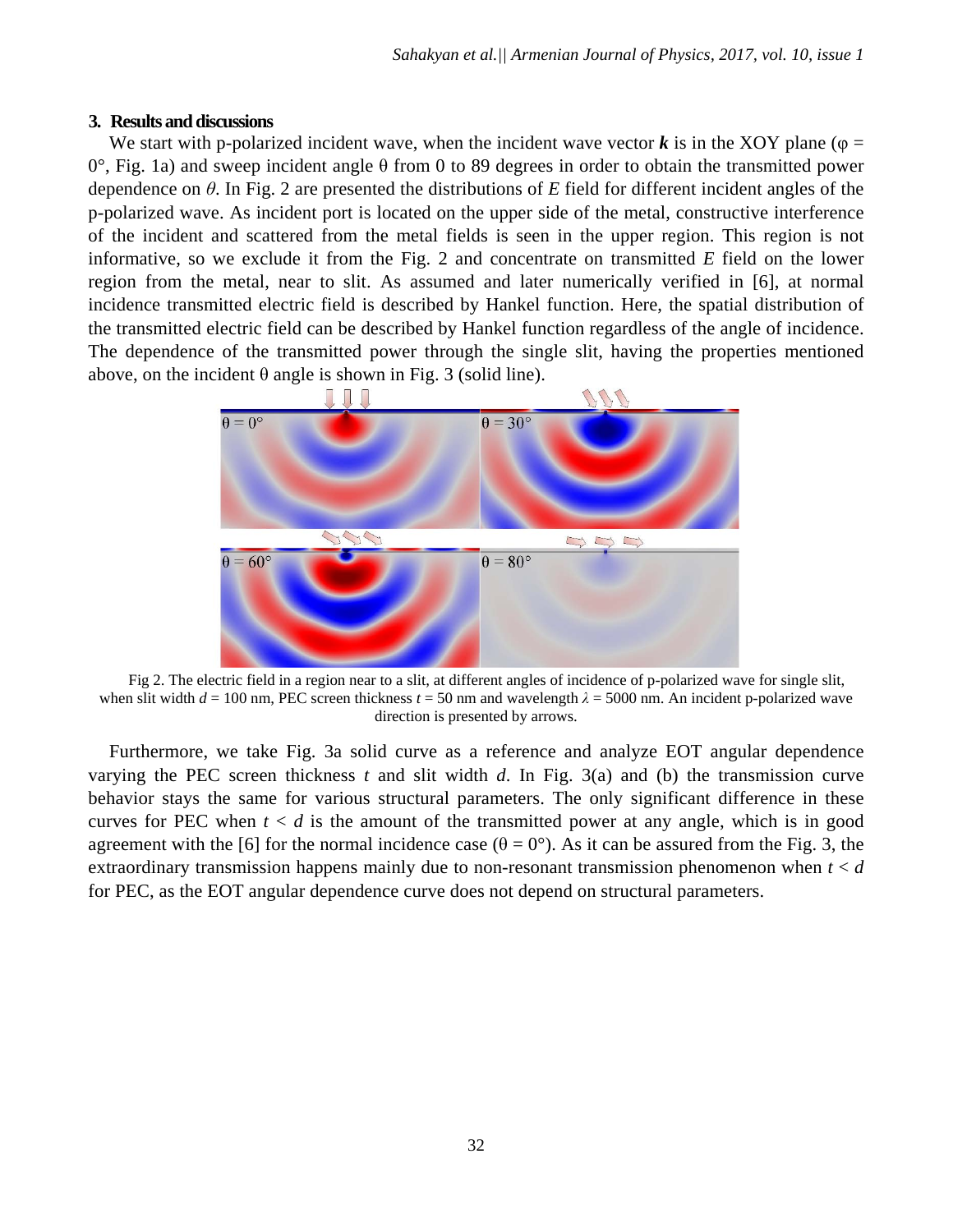

Fig 3. The dependence of normalized transmitted power through the single slit milled in thin Perfect Electric Conductor (PEC) screen on the angle of incidence of a p-polarized wave for 5000 nm wavelength. (a) – when *t* = 50 nm and slit width *d* is swept; (b) – when  $d = 100$  nm and metal thickness *t* is swept. All curves are normalized to the  $t=50$  nm and  $d = 100$  nm (solid line) curve for reader convenience.

Additionally, we have examined the EOT angular dependence curve for the gold and silver using the refractive indexes provided in [25]. As it was expected, the curves for gold and silver almost perfectly match with PEC curve (Fig. 4), as in the middle infrared region these metals have big enough refractive index to be considered as PECs. Before moving forward, lastly, we analyze the spectral dependence of EOT on incident angle  $\theta$  in the middle infrared region when  $t < d$ . As one can notice from Fig.5, the angular dependence behavior is almost the same for a wide range of the spectrum. The only significant difference of curves for various wavelengths is the amount of the transmitted power at any angle, which is in good agreement for the normal incidence [6].



Fig. 4. The dependence of normalized transmitted power wavelength for gold and silver screens when  $t = 50$  nm,  $d =$ Conductor (PEC) curve (solid line).

through the single slit, milled in the thin metal screen on the through the single slit, milled in the thin Perfect Electric angle of incidence of a p-polarized wave for 5000 nm Conductor (PEC) screen on the angle of incidence of a p-100 nm. All curves are normalized to Perfect Electric nm to 7000 nm. Slit width  $d = 100$  nm and PEC thickness  $t =$ Fig. 5. The dependence of normalized transmitted power polarized wave, when incident wavelength is swept from 4000 50 nm. Curves for any wavelength are normalized to the curve corresponding to 5000 nm wavelength.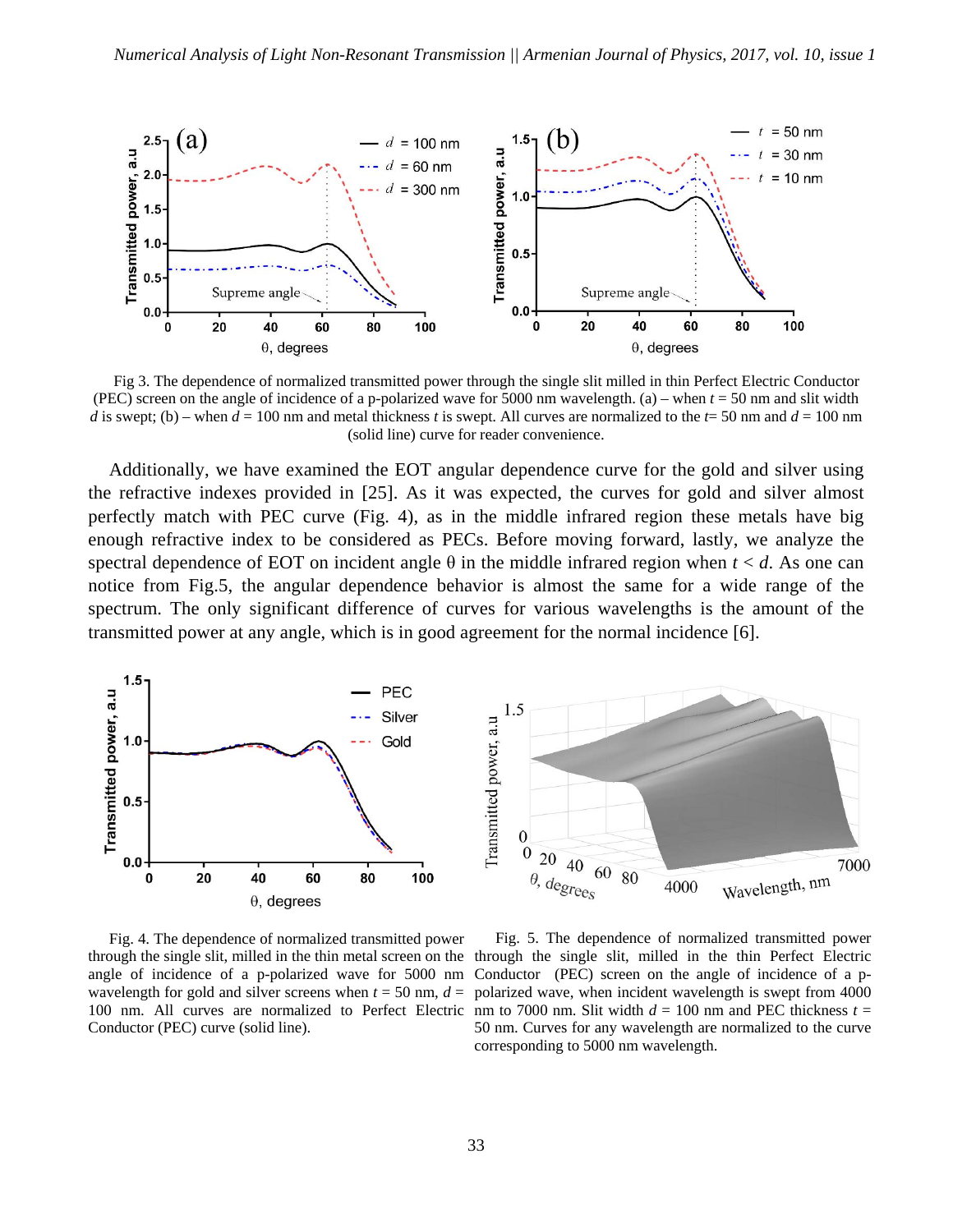Summing up the above results, it is obvious that transmitted power of non-resonant EOT almost does not depend on the angle of incidence until some supreme angle (near to  $\theta = 62^{\circ}$  for PEC in the middle infrared region) after which the transmittance falls to 0. This angle is almost independent of structural sizes and wavelength.

Now, we consider periodic slit structure with p-polarized incidence with wave vector **k** still in the XOY plane ( $\varphi$  = 0, Fig. 1a). The dependence of the transmitted power through the periodic slit system for different *p* periods is presented in Fig. 6. As can be seen, the supreme angle is the same as for





Fig. 6. The dependence of normalized transmitted power through the periodic array of slits, milled in thin Perfect Electric Conductor (PEC) screen on the angle of incidence of a p-polarized wave for 5000 nm wavelength when  $t = 50$  nm,  $d =$ 100 nm for various *p* period of the structure. Curves are normalized to  $p = 5000$  nm curve (solid line).

Fig. 7. The dependence of normalized transmitted power through the structure on the angle of incidence of a s-polarized wave on 5000 nm wavelength for (a) single slit,  $t = 50$  nm,  $d =$ 100 nm, (b) single slit, *t* = 50 nm, *d* = 300 nm, (c) single slit, *t*  $= 10$  nm,  $d = 100$  nm and (d)  $p = 5000$  nm periodic structure of slits,  $t = 50$  nm,  $d = 100$  nm. All curves are normalized to (a) curve (solid line).

single slit and does not depend on the period as well. So we can assume that this angle is the property of the single slit, namely periodic system helps to enhance transmitted power (as seen in Fig. 6), but does not contribute any change on the supreme angle for non-resonant EOT. For the period of  $p =$ 25000 nm (five times of incident wavelength) the angular dependence curve (Fig. 5 dotted green line) almost perfectly matches the single slit curve. Therefore, we can think that at these periods slits do not interact with each other and behave as single slits. The resulted curves of the periodic structure in Fig. 6 are in good agreement with the angular dependence curves of [5], calculated using homogenization theory. Lastly, we analyze angular extraordinary transmission through the single slit width d and array of slits milled in thin PEC screen with s-polarized incidence with wave vector **k** in the ZOY plane ( $\theta$  = 0°, Fig. 1b).

A number of simulations were made for various slit widths *d*, metal thicknesses *t* and structure period's *p* to reveal the s-polarized wave φ angular transmittance curve dependence on these parameters. Overall, the dependence of the transmitted power through the single slit on the incident angle φ is quite similar to the curves in Fig. 3 from the point of view of transmitted power levels but has different supreme angle. To not overload the paper with many graphs we show only four characteristic curves for different slit widths d, PEC thicknesses *t* and structure period *p* in Fig. 7. As